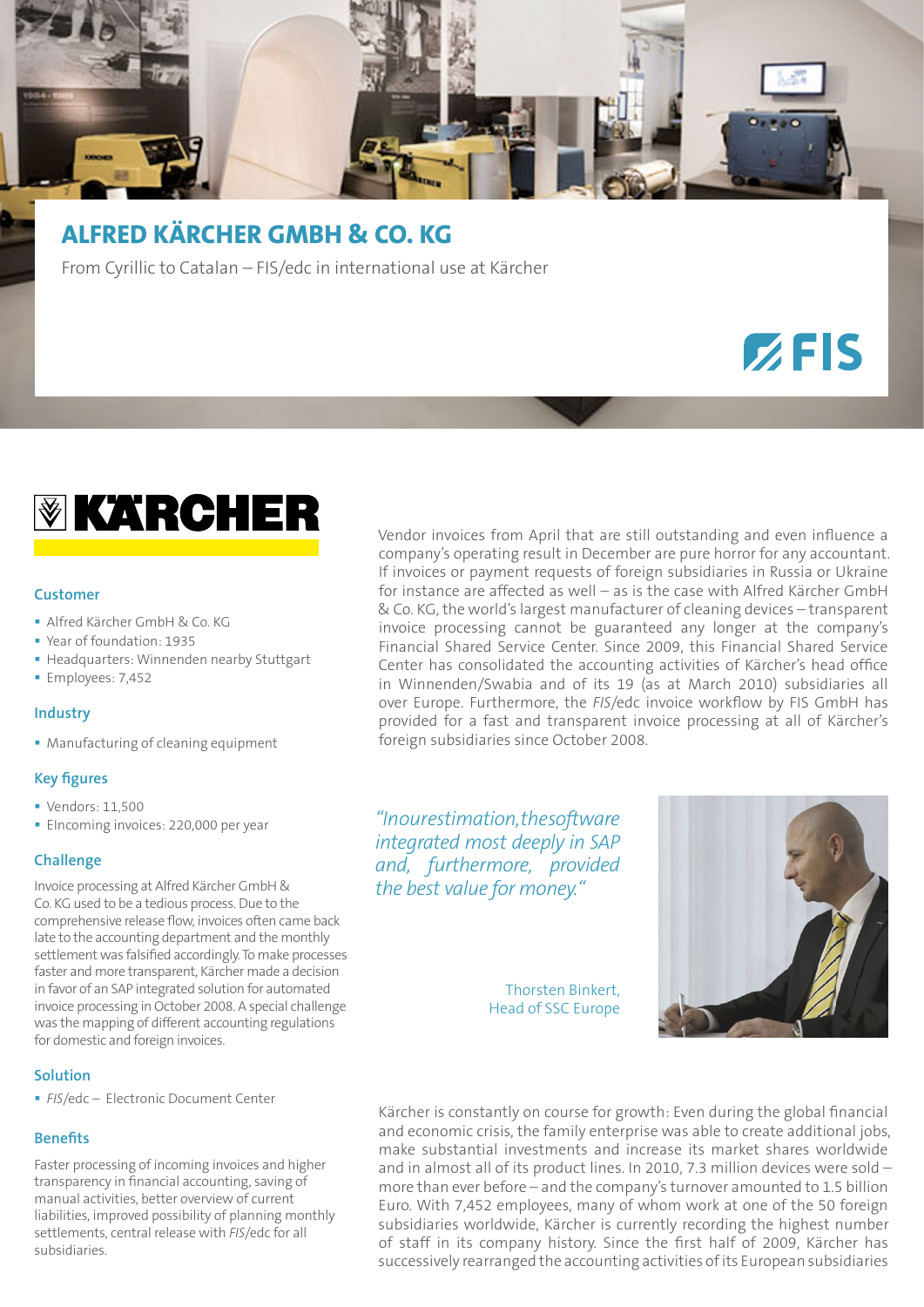at its Financial Shared Service Center (SSC); since March 2010, all of Kärcher's 19 foreign subsidiaries have been connected.

#### **Accounting at a high level thanks to SSC**

The SSC consists of the departments Order-to-Cash (customers), Purchase-to-Pay (vendors) and General Ledger and acts as a service provider for all of Kärcher's European subsidiaries. It bundles capacities and renders accounting services for its "customers" according to their demands and with high flexibility. In case of lower demand, individual subsidiaries can make use of only 0.3% of an accountant position for instance and, consequently, pay less money than for hiring an additional employee for the extra work. Moreover, the accounting and SAP knowledge of the SSC is more comprehensive than the knowledge individual subsidiaries could provide at their locations.

# **Overview of all current liabilities**

Even before the SSC was established, electronic incoming invoice processing had been an issue at Kärcher's location in Winnenden as the company's head office receives most of the invoices – approximately 800 invoices a day which adds up to 160,000 invoices per year. The overall invoice volume including that of all 19 European subsidiaries amounts to approximately 220,000 invoices per year. "Our main concern was to achieve

transparency in accounting by saving manpower in entering invoice data in SAP," Thorsten Binkert, Head of SSC Europe, points out. It was the underlying workflow in particular that was expected to provide a better overview of current liabilities.

"In the past, invoices were frequently returned to the Accounting Department with three or for signatures on them after their release approval procedure through the enterprise," Binkert explains: "There, they were posted, although it might not have been clear who had signed them because the signatures were unreadable." It happened quite often that invoices dated April or May, which had been forgotten, turned up again in December and distorted the month-end closing. Kärcher was determined to change this and decided to implement the *FIS*/ edc invoice workflow by FIS GmbH. "In our estimation, the software integrated most deeply in SAP and, furthermore, provided the best value for money," Thorsten Binkert, Head of SSC Europe points out. Impressive live demos and references convinced Kärcher as much as the company size and stability of the software provider. "Above all, FIS was flexible enough to implement the entire project with an external provider for data scanning and entry," Binkert emphasizes.

#### **Two processes for invoices from domestic and foreign subsidiaries**

Today, all 5,800 active vendors of the Kärcher head office send their invoices to the scan service provider by mail to digitalize



Kärcher Museum, Winnenden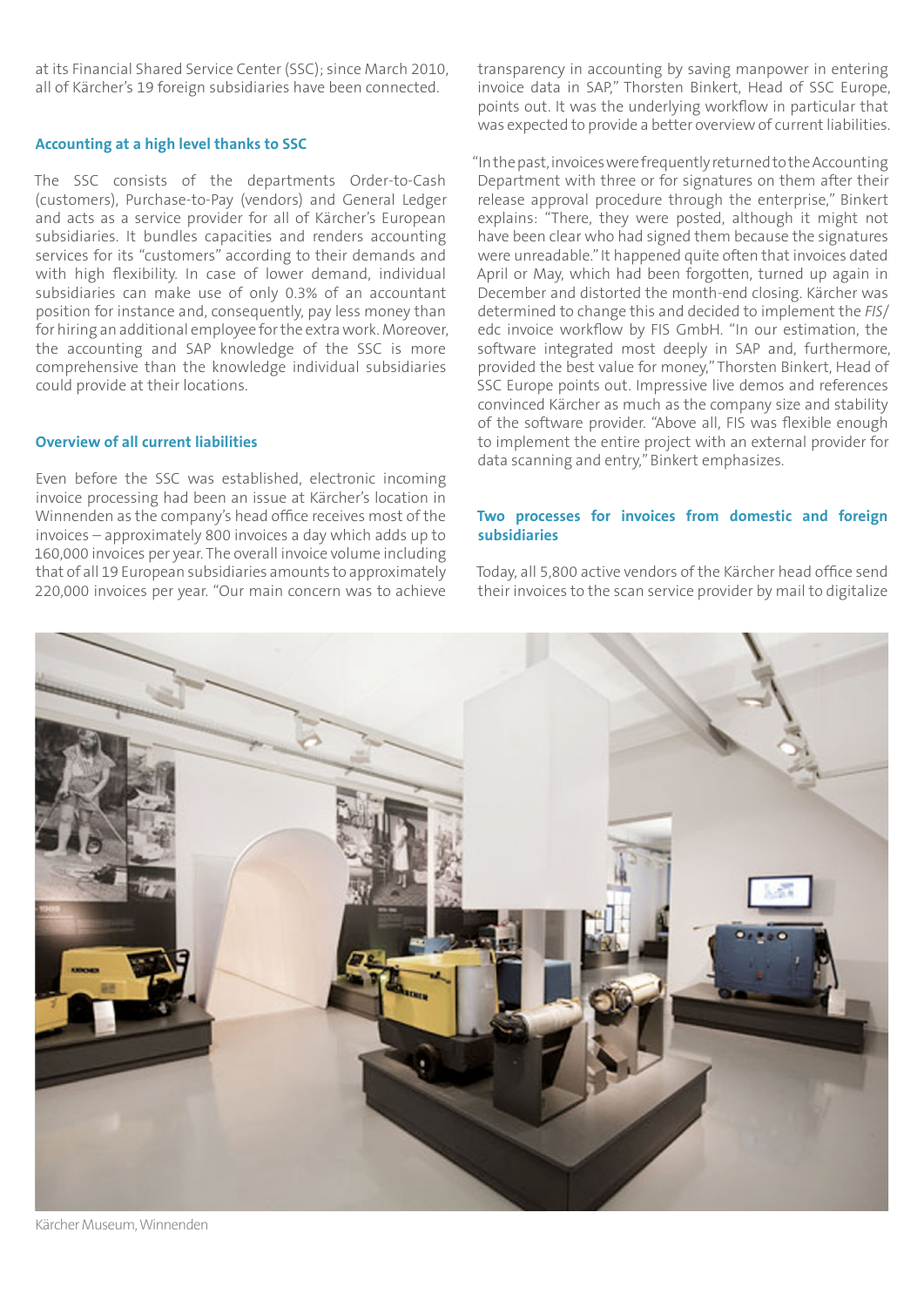

*"By means of the time stamp, we know when the release approval process was started for each invoice and who is currently processing it. Via the FIS/edc history text, we can precisely track all movements of a specific document."*

Thomas Elsner, Vice President Corporate Finance

them and extract the respective invoice contents. Afterwards, the scan service provider sends the data format and the images to Kärcher's servers in Winnenden, where they are imported into *FIS*/edc via iDoc (intermediate document – an SAP format for transferring data into business processes). In parallel, a process exists for the foreign subsidiaries that scan their invoices themselves and only forward the image for data recognition. The original documents remain at the foreign locations for fiscal reasons. By the way, Kärcher has 11,500 active vendors throughout Europe.

In *FIS*/edc, the 28 employees of the Purchase-to-Pay Department check whether the invoice has been recognized correctly by means of imported basic data such as vendor, amount etc. Subsequently, the Europe-wide invoice release approval workflows are started. In addition to the employees in the SSC P2P process, the General Ledger Department uses *FIS*/edc as well. The employees of this department have read access and, as a consequence, can schedule and distinguish their month-end closings in a better way. The invoices are stored as PDF documents in the SAP-connected archive. The approver receives an e-mail that contains a link to this archive, opens it and can release the invoice by signing it or forward it immediately. According to the dual control principle, at least two persons are required to release an invoice; a third approval level will interfere if very high amounts are to be released for posting.

#### **The psychological aspect**

500 approvers all over Europe are involved in the *FIS*/edc workflow used by Kärcher - 300 at its head office and another 200 at its 19 foreign subsidiaries. "Nowadays, many approvers process invoices faster because they are subject to control. As a consequence, this system also has a psychological aspect," Thorsten Binkert explains. Although there are some approvers who still take their time to release invoices, the SSC team has an eye on these employees at any time, can remind them of invoices that have not been released yet and, therefore, accelerate invoice processing.

For Thorsten Binkert, the complete transparency is a major advantage compared to the former invoice processing via "internal mail". Now, Kärcher can track and monitor the processing status of each individual liability. "By means of the

time stamp, we know when the release approval process was started for each invoice and who is currently processing it," Thomas Elsner explains. "Via the *FIS*/edc history text, we can precisely track all movements of a specific document."

Most of the invoices received are purchase-order-related incoming invoices (SAP MM); the smaller part consists of invoices without purchase order reference (SAP FI). Purchaseorder-related invoices have virtually been approved in advance via the purchase order. In case of such invoices, *FIS*/edc checks automatically whether price or quantity variances exist in comparison to the purchase order. If not, a "touchless" invoice posting will follow. At peak times, up to 30% of such invoices are posted in this way. In view of the different situations at the foreign subsidiaries, where virtually no invoices at all are posted in the background, this is a very high value. If variances are detected that might result from material extra charges for instance, the FIS workflow for manual release will apply.

### **An international team at the Shared Service Center uses** *FIS***/edc**

The *FIS*/edc workflow is able to map accounting regulations that, in part, differ considerably at Kärcher's foreign subsidiaries and provides the language-matched user interface in each case. Thorsten Binkert has asked around his colleagues and has learned: It is very difficult to integrate countries such as Russia or Ukraine into SSC structures, because P2P processes are often completely different. In Ukraine and Russia for instance, there will be no goods receipt without payment in advance. This means that other documents as well, i.e. requests for payment, run through the workflow. Consequently, payments are approved, not invoices. In order to configure all of these specifics correctly in *FIS*/edc, Kärcher has gradually relocated the jobs of specific accounting clerks from all associated European subsidiaries to its SSC. In cooperation with the Kärcher and FIS project teams, they have helped to adjust the *FIS*/edc processes to the requirements at the foreign subsidiaries and to develop workflow versions in other languages.

Today, these employees, who now live in Baden-Wuerttemberg, work next door to each other at Kärcher's location in Winnenden and, from there, centrally trigger the approvers' release at "their" foreign subsidiaries via *FIS*/edc. Thorsten Binkert is enthusiastic: "People from Spain, France,